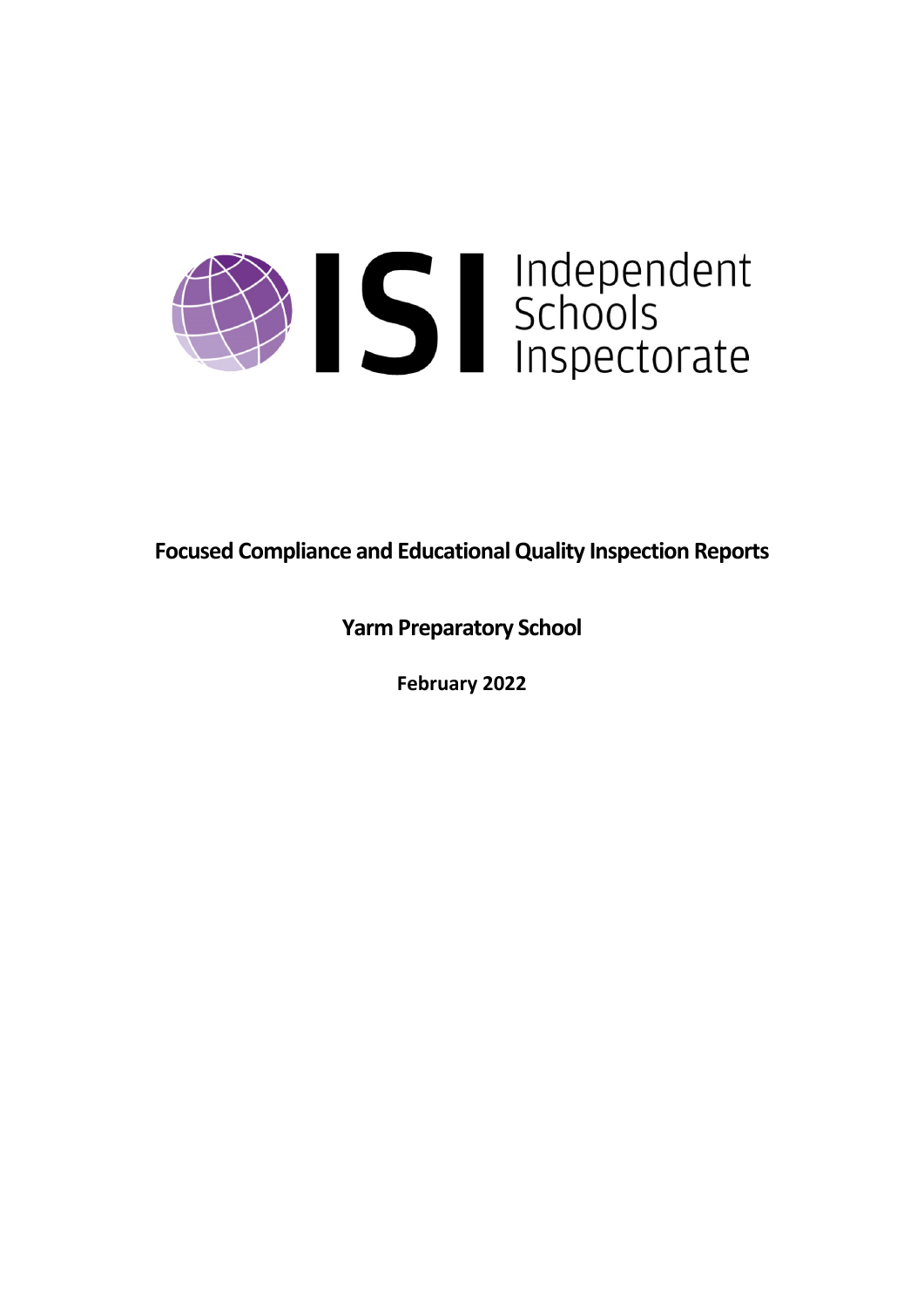# **Contents**

|    | <b>School's Details</b>                                               | 3                       |
|----|-----------------------------------------------------------------------|-------------------------|
| 1. | <b>Background Information</b>                                         | 4                       |
|    | <b>About the school</b>                                               | 4                       |
|    | What the school seeks to do                                           | 4                       |
|    | About the pupils                                                      | 4                       |
| 2. | <b>Regulatory Compliance Inspection</b>                               | 5                       |
|    | Preface                                                               | 5                       |
|    | <b>Key findings</b>                                                   | 6                       |
|    | PART 1 - Quality of education provided                                | 6                       |
|    | PART 2 - Spiritual, moral, social, and cultural development of pupils | 6                       |
|    | PART 3 - Welfare, health, and safety of pupils                        | 6                       |
|    | PART 4 – Suitability of staff, supply staff, and proprietors          | 6                       |
|    | PART 5 - Premises of and accommodation at schools                     | 6                       |
|    | <b>PART 6 - Provision of information</b>                              | $\overline{\mathbf{z}}$ |
|    | PART 7 - Manner in which complaints are handled                       | $\overline{\mathbf{z}}$ |
|    | PART 8 - Quality of leadership in and management of schools           | $\overline{\mathbf{z}}$ |
| 3. | <b>Educational Quality Inspection</b>                                 | 8                       |
|    | Preface                                                               | 8                       |
|    | <b>Key findings</b>                                                   | 8                       |
|    | <b>Recommendation</b>                                                 | 8                       |
|    | The quality of the pupils' academic and other achievements            | 8                       |
|    | The quality of the pupils' personal development                       | 10                      |
| 4. | <b>Inspection Evidence</b>                                            | 12                      |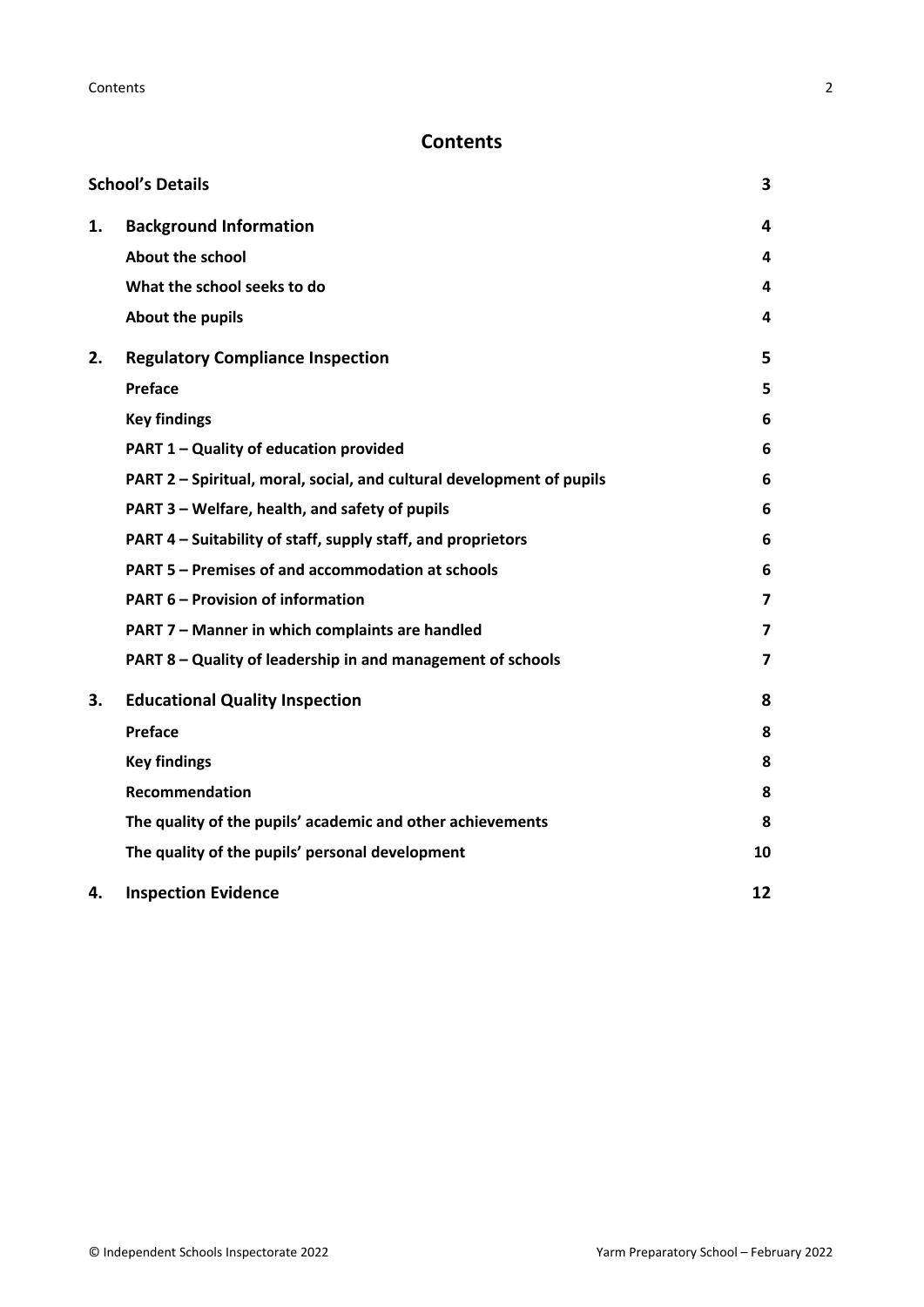| <b>School</b>                    | Yarm Preparatory School    |     |          |    |
|----------------------------------|----------------------------|-----|----------|----|
| <b>DfE</b> number                | 808/6003                   |     |          |    |
| <b>Registered charity number</b> | 507290                     |     |          |    |
| <b>Address</b>                   | Yarm Preparatory School    |     |          |    |
|                                  | <b>Grammar School Lane</b> |     |          |    |
|                                  | Yarm                       |     |          |    |
|                                  | North Yorkshire            |     |          |    |
|                                  | <b>TS15 9ES</b>            |     |          |    |
| <b>Telephone number</b>          | 01642 781447               |     |          |    |
| <b>Email address</b>             | prepschool@yarmschool.org  |     |          |    |
| <b>Headmaster</b>                | Mr William Sawyer          |     |          |    |
| <b>Chair of governors</b>        | Mr Mark Thompson           |     |          |    |
| Age range                        | 3 to 11                    |     |          |    |
| Number of pupils on roll         | 389                        |     |          |    |
|                                  | <b>EYFS</b>                | 83  | Pre-prep | 76 |
|                                  | Prep                       | 230 |          |    |
| <b>Inspection dates</b>          | 8 to 11 February 2022      |     |          |    |

# <span id="page-2-0"></span>**School's Details**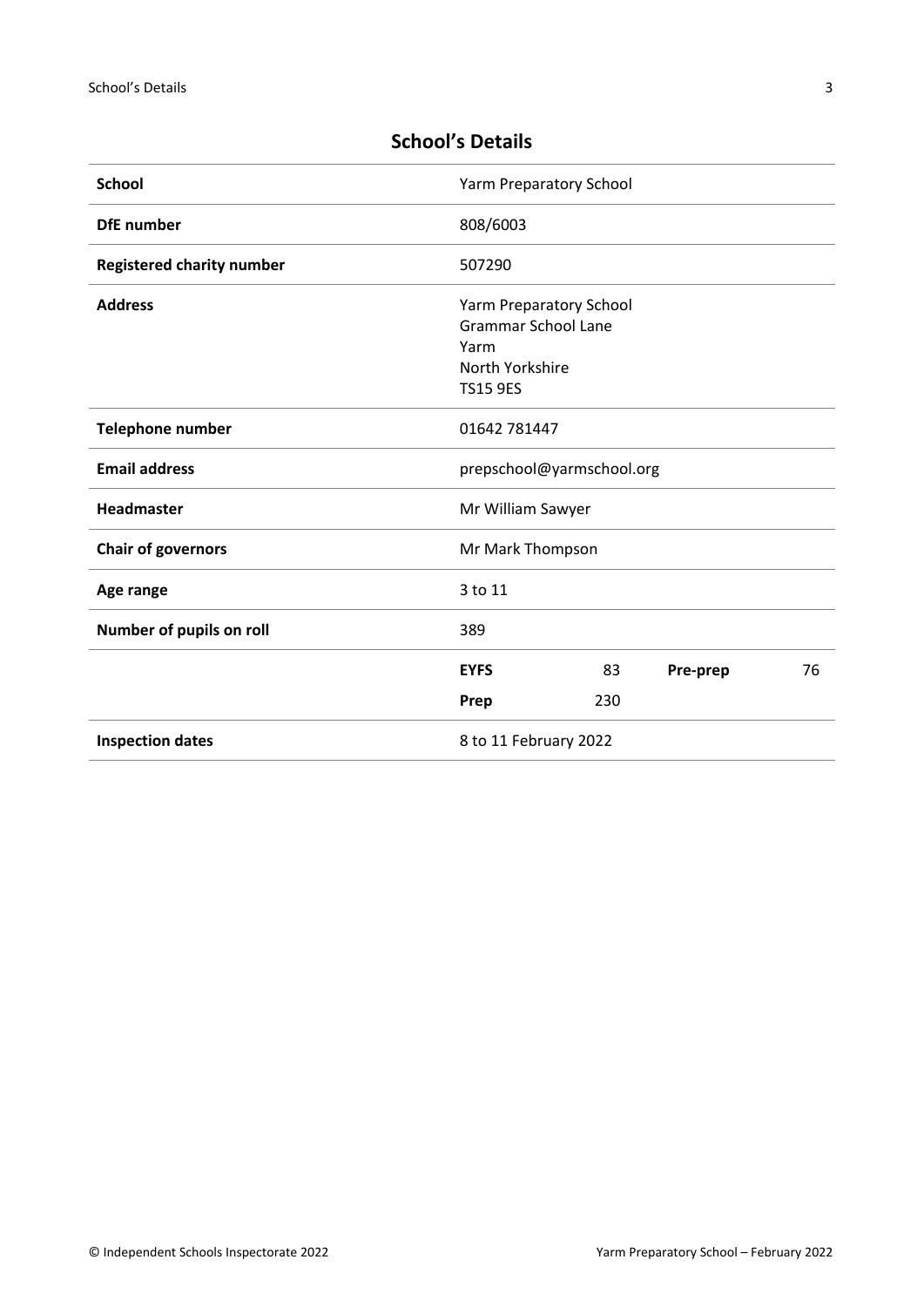# <span id="page-3-0"></span>**1. Background Information**

#### <span id="page-3-1"></span>**About the school**

- 1.1 Yarm Preparatory School is an independent day school situated in North Yorkshire. It was founded in 1991, became co-educational in 2000 and opened a nursery in 2003. It is now one of the two schools of the Yarm Foundation alongside the senior school, which was inspected at the same time. Both schools are overseen by a single governing body.
- 1.2 The school is divided into a prep and pre-prep department. Since the previous inspection the school has extended the performing arts centre, added new and refurbished classrooms, an open-air amphitheatre, and a large car park.
- 1.3 During the period March to August 2020, the prep school remained open only for children of key workers. During this period of closure the school provided remote learning materials for all pupils.
- 1.4 In the interests of infection control during the COVID-19 (coronavirus) pandemic, inspection evidence was gathered partly remotely and partly on site to reduce contact within the school setting.
- 1.5 In line with the direction given by the Department for Education (DfE) at the time, no evaluation has been made of the nature or effectiveness of any provision made during the period March to August 2020, including its impact on pupils' learning, achievement, or personal development. Any concerns relating to pupils' welfare during this period which directly relate to measures implemented by the school have been considered.
- 1.6 During the lockdown period of January to March 2021, all pupils other than the children of key workers or vulnerable pupils received remote learning provision at home.
- 1.7 Since 2020, EYFS profiles have not been externally moderated.

#### <span id="page-3-2"></span>**What the school seeks to do**

1.8 The school aims to bring out the best in every pupil in their care and give them the best possible allround education. It seeks to build and sustain a friendly, tolerant, and supportive community in which all its members are valued equally. The school endeavours for pupils to pursue high personal academic and social standards and take full advantage of the opportunities on offer to them. It aims to ensure that pupils show a sense of responsibility towards the local and wider community and prepares them for life beyond school.

#### <span id="page-3-3"></span>**About the pupils**

1.9 Pupils come from a wide catchment area. Nationally standardised tests indicate that the ability of the pupils is above average compared to those taking the same tests nationally. The school has identified 18 pupils as having special educational needs and/or disabilities(SEND), of whom 13 receive additional specialist help. No pupil has an education, health and care (EHC) plan. English is an additional language (EAL) for 9 pupils, of whom 3 receive additional support for their English. The school has identified 14 pupils asthe more able in the school's population, modifying the curriculum for them and for 28 other pupils due to their special talents in sport, music, and drama.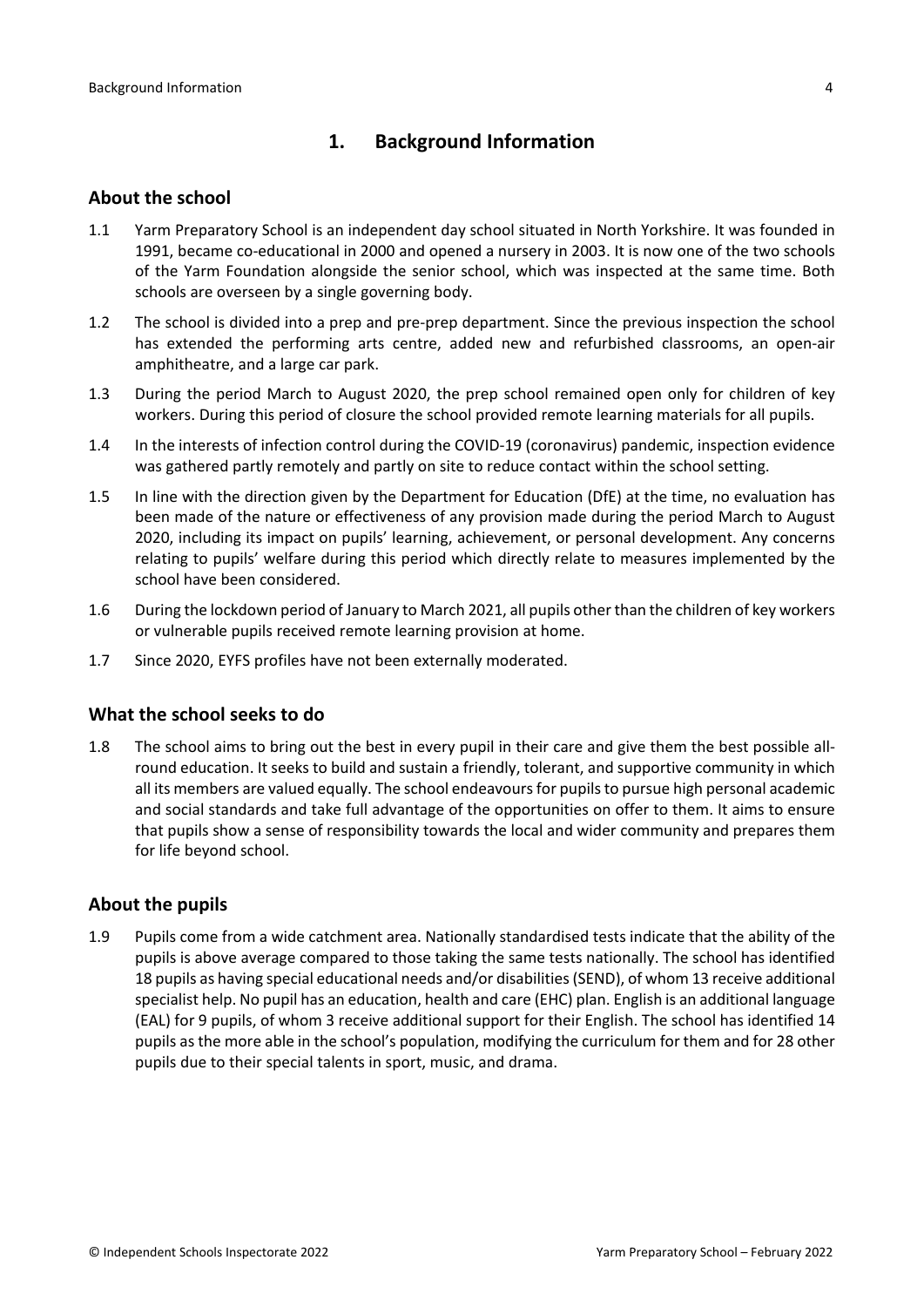# <span id="page-4-0"></span>**2. Regulatory Compliance Inspection**

### <span id="page-4-1"></span>**Preface**

The Independent Schools Inspectorate (ISI) is approved by the Secretary of State to inspect schools which are, or whose heads are, in membership of the associations which form the Independent Schools Council (ISC) and report on the extent to which they meet the Independent School Standards ('the standards') in the Schedule to the Education (Independent School Standards) Regulations 2014. Additionally, inspectionsreport on the school's accessibility plan under Schedule 10 of the Equality Act 2010 and the ban on corporal punishment under section 548 of the Education Act 1996. Inspections also comment on the progress made to meet any compliance action points set out in the school's most recent statutory inspection.

ISI inspections are also carried out under the arrangements of the ISC Associations for the maintenance and improvement of the quality of their membership.

**This is a FOCUSED COMPLIANCE INSPECTION which was combined with an inspection of EDUCATIONAL QUALITY. The FOCUSED COMPLIANCE inspection reports only on the school's compliance with the standards.** The standards represent minimum requirements and judgements are given either as **met** or as **not met**. All schools are required to meet all the standards applicable to them. Where the minimum requirements are not met, this is clearly indicated in the relevant section of the report and the school is required to take the actions specified.

In this focused compliance inspection, key standards have been inspected in detail. These are the standards on safeguarding; measures to guard against bullying; arrangements for pupils' health and safety; arrangements to check the suitability of staff; the provision of information; the handling of parents' complaints; and other related aspects of leadership and management. The remaining standards and requirements are deemed to continue to be met unless evidence to the contrary has been found.

Inspections do not include matters that are outside of the regulatory framework described above, such as: an exhaustive health and safety audit; compliance with data protection requirements; an in-depth examination of the structural condition of the school, its services, or other physical features; contractual arrangements with parents; an investigation of the financial viability of the school or its accounting procedures.

Inspectors may be aware of individual safeguarding concerns, allegations, and complaints as part of the inspection process. Such matters will not usually be referred to specifically in published reports in this document but will have been considered by the team in reaching its judgements.

Links to the standards and requirements can be found here: The Education [\(Independent](http://www.legislation.gov.uk/uksi/2014/3283/contents/made) School Standards) [Regulations](http://www.legislation.gov.uk/uksi/2014/3283/contents/made) 2014; Early Years Foundation Stage Statutory [Framework.](https://www.gov.uk/government/publications/early-years-foundation-stage-framework--2)

**COVID-19: Inspection judgements do not cover the period March to August 2020 inclusive.**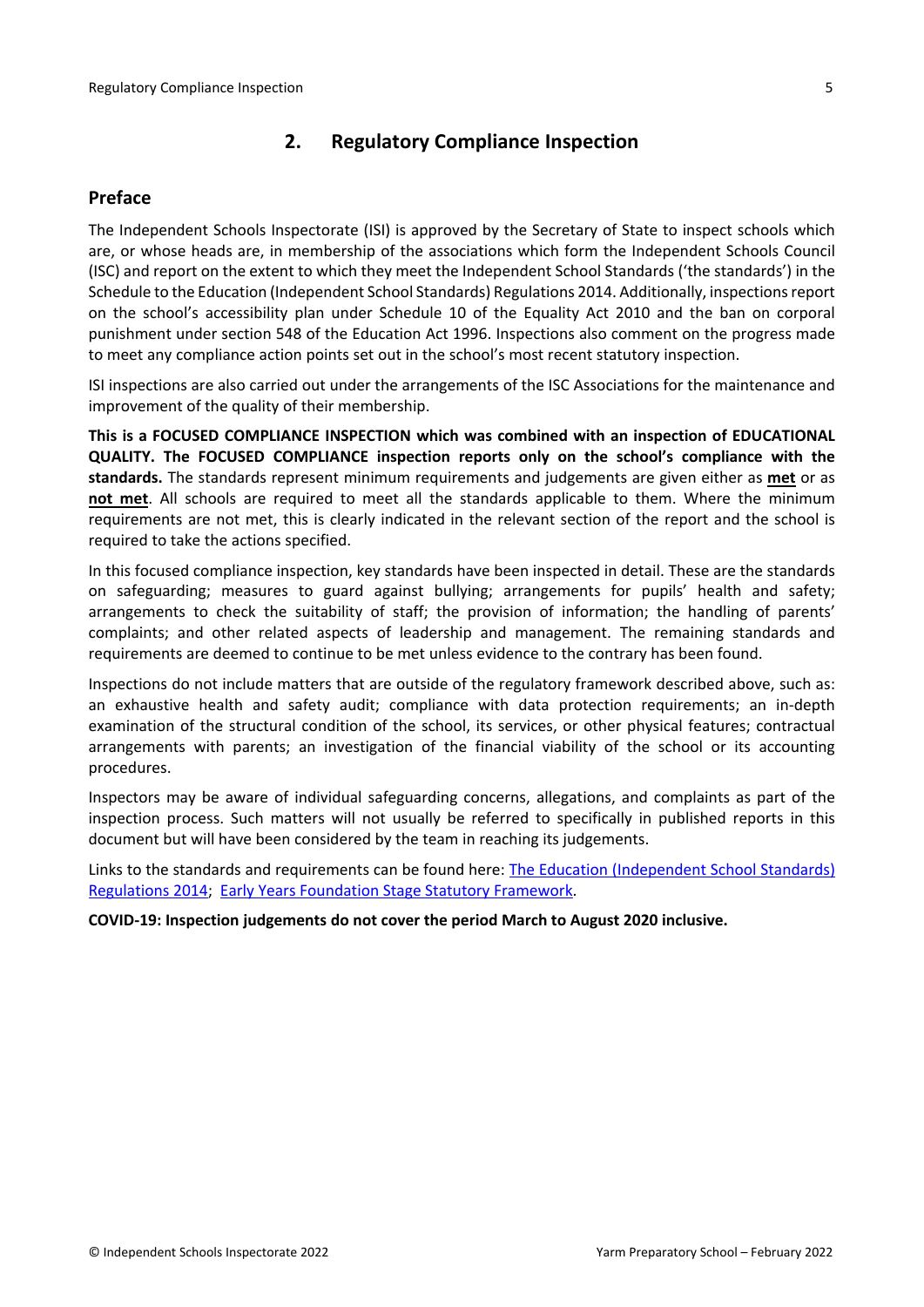### <span id="page-5-0"></span>**Key findings**

**2.1 The school meets the standards in the schedule to the Education (Independent School Standards) Regulations 2014, and relevant requirements of the statutory framework for the Early Years Foundation Stage, and associated requirements and no further action is required as a result of this inspection.**

### <span id="page-5-1"></span>**PART 1 – Quality of education provided**

- 2.2 The school's own framework for assessment confirms that teaching enables pupils to make good progress in the context of Part 1 paragraph 3(a).
- 2.3 The curriculum is documented, supported by appropriate plans and schemes of work for the pupils and covers the required breadth of material. The teaching enables pupils to make good progress, encompasses effective behaviour management and is supported by suitable resources. A suitable framework for the assessment of pupils' performance is in place.
- 2.4 Pupils receive relationships education. The school has consulted parents and published a written statement of its policy which has regard to the relevant statutory guidance.
- **2.5 The standards relating to the quality of education [paragraphs 1–4] are met.**

### <span id="page-5-2"></span>**PART 2 – Spiritual, moral, social, and cultural development of pupils**

- 2.6 Principles and values are actively promoted which facilitate the personal development of pupils as responsible, tolerant, law-abiding citizens.
- **2.7 The standard relating to spiritual, moral, social, and cultural development [paragraph 5] is met.**

### <span id="page-5-3"></span>**PART 3 – Welfare, health, and safety of pupils**

- 2.8 Arrangements are made to safeguard and promote the welfare of pupils by means that pay due regard to current statutory guidance; good behaviour is promoted; bullying is prevented so far as reasonably practicable; health and safety requirements are met, including those relating to fire safety; provision is made for first aid. Pupils are properly supervised; admission and attendance registers are maintained, as required, and there is a strategic approach to risk assessment. A disability access plan is in place.
- **2.9 The standards relating to welfare, health, and safety [paragraphs 6–16], the requirement of Schedule 10 of the Equality Act 2010, and the ban on corporal punishment under section 548 of the Education Act 1996 are met.**

### <span id="page-5-4"></span>**PART 4 – Suitability of staff, supply staff, and proprietors**

- 2.10 The school makes appropriate checks to ensure the suitability of staff, supply staff and proprietors, and a register is kept as required.
- **2.11 The standards relating to the suitability of those in contact with pupils at the school [paragraphs 17–21] are met.**

### <span id="page-5-5"></span>**PART 5 – Premises of and accommodation at schools**

2.12 Suitable toilet and changing facilities, and showering facilities where required by the standard, and appropriate accommodation for pupils' medical and therapy needs are provided. The premises are maintained to a standard commensurate with health and safety; acoustics and lighting are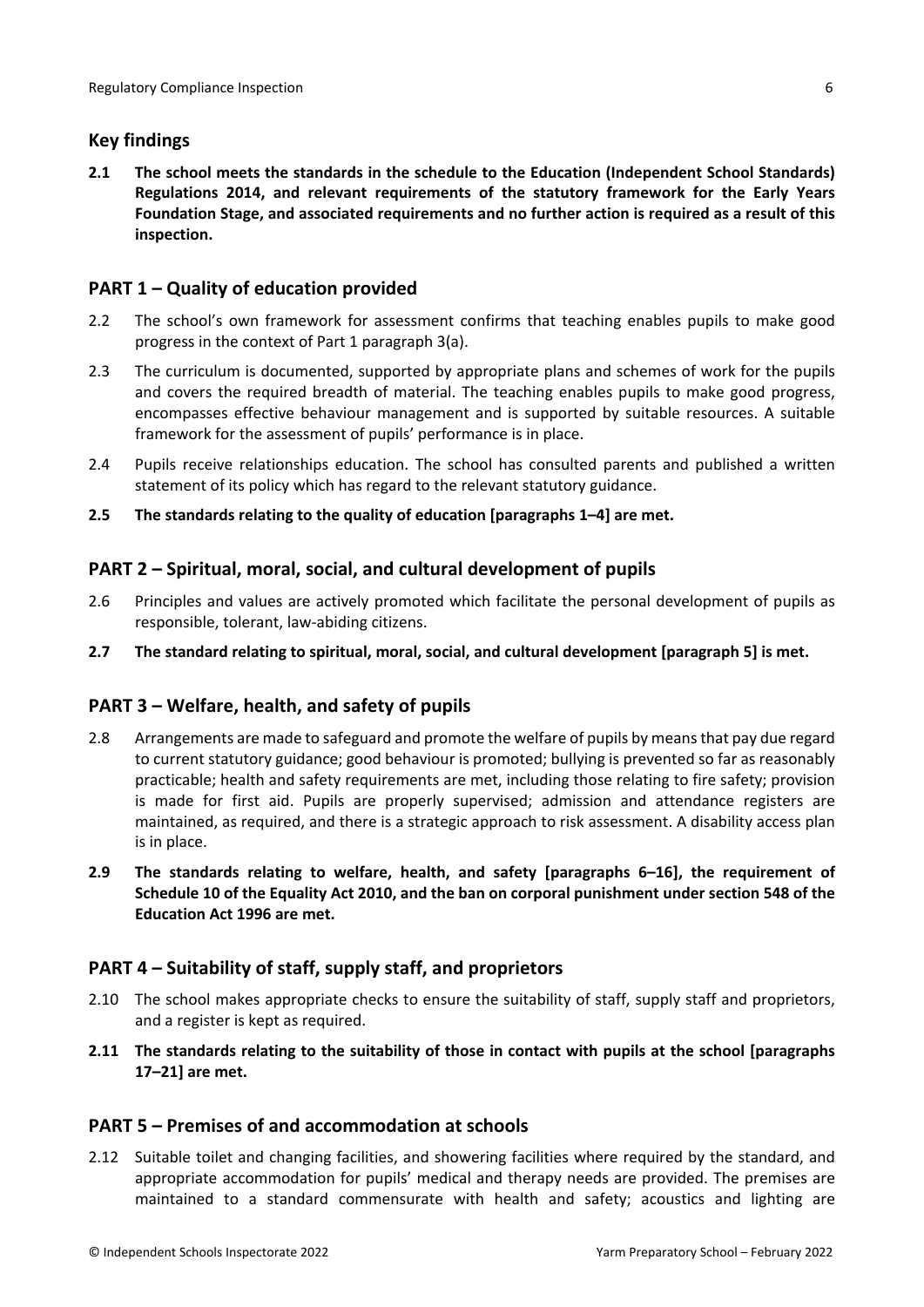appropriate; water provision is adequate. Suitable outdoor space is provided for physical education and outdoor play.

**2.13 The standards relating to the premises and accommodation [paragraphs 22–31] are met.**

#### <span id="page-6-0"></span>**PART 6 – Provision of information**

- 2.14 A range of information is published, provided, or made available to parents, inspectors, and the Department for Education. This includes details about the proprietor, the ethos of the school and the curriculum, and of the school's arrangements for admission, behaviour, and exclusions, bullying, health and safety, first aid, details of the complaints procedure, and the number of complaints registered under the formal procedure during the preceding school year, and the provision for any with education, health and care plans or English as an additional language. It also includes particulars of the school's academic performance during the preceding school year, inspection reports and (for parents only) a report at least annually of their own child's progress. The safeguarding policy is posted on the school's website.
- **2.15 The standard relating to the provision of information [paragraph 32] is met.**

#### <span id="page-6-1"></span>**PART 7 – Manner in which complaints are handled**

- 2.16 Parental complaints, if any, are handled effectively through a three-stage process, (informal, formal and a hearing before a panel of three, one of whom isindependent of the school). Each stage has clear time scales, and at the third stage the panel can make findings and recommendations which are communicated to the complainant. Records are kept appropriately, including of any action taken, whether or not a complaint is successful.
- **2.17 The standard relating to the handling of complaints [paragraph 33] is met.**

#### <span id="page-6-2"></span>**PART 8 – Quality of leadership in and management of schools**

- 2.18 The proprietor ensures that the leadership and management demonstrate good skills and knowledge, and fulfil their responsibilities effectively, so that the other standards are consistently met, and they actively promote the well-being of the pupils.
- **2.19 The standard relating to leadership and management of the school [paragraph 34] is met.**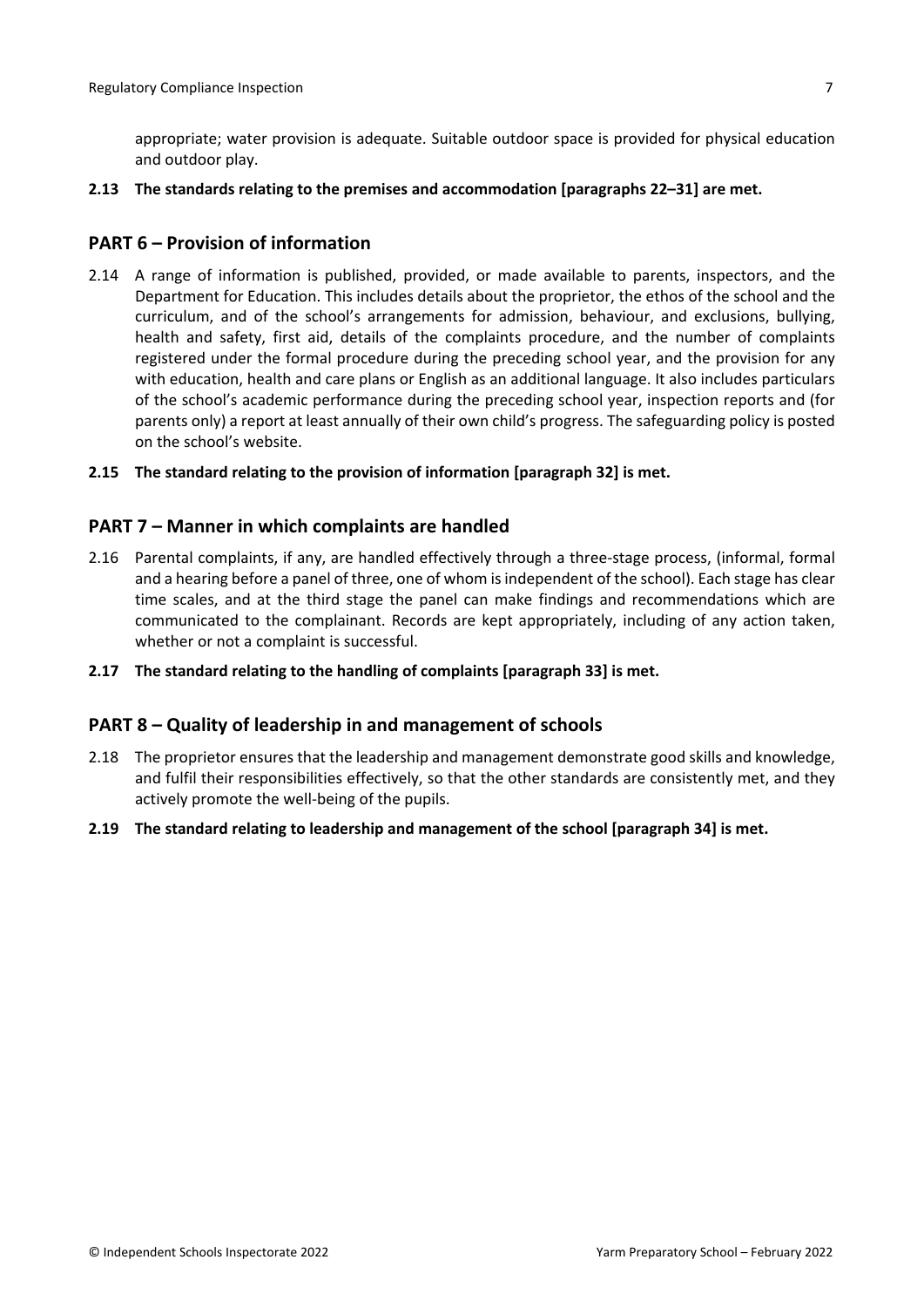# <span id="page-7-0"></span>**3. Educational Quality Inspection**

#### <span id="page-7-1"></span>**Preface**

**The EDUCATIONAL QUALITY inspection reports on the quality of the school's work**. It focuses on the two key outcomes:

- The achievement of the pupils, including their academic development, and
- The personal development of the pupils.

#### **The headline judgements apply one of the ISI descriptors 'excellent', 'good', 'sound' or 'unsatisfactory'.**

Where necessary, National Curriculum nomenclature is used to refer to year groups in the school.

### <span id="page-7-2"></span>**Key findings**

3.1 The quality of the pupils' academic and other achievements is excellent.

- The school's own assessment indicates that the attainment of all pupils is excellent.
- Pupils of all ages and abilities make outstanding progress, especially in mathematics and English.
- Pupils' demonstrate extremely good attitudes to learning and all pupils take great pride in their work and in the school.
- Pupils display outstanding communication skills.
- 3.2 The quality of the pupils' personal development is excellent.
	- Pupils display high levels of confidence and are very well prepared for the next stage of their education.
	- Pupils are polite, well-mannered, and clearly understand the need for boundaries of acceptable behaviour.
	- Pupils take their responsibilities seriously and make an excellent contribution to the lives of others.
	- Pupils demonstrate outstanding appreciation of diversity, including that represented within the school.
	- Pupils work well together particularly effectively when solving problems and completing tasks across all subjects and age groups.

### <span id="page-7-3"></span>**Recommendation**

- 3.3 In the context of the excellent outcomes, the school might wish to consider the following improvement:
	- Strengthen pupils' ability to apply their information and communication technology (ICT) skills to design and technology (DT) work.

#### <span id="page-7-4"></span>**The quality of the pupils' academic and other achievements**

- 3.4 The quality of the pupils' academic and other achievements is excellent.
- 3.5 Pupils make excellent progress throughout their time at the school, with no discernible difference between ability groups or genders. In line with the school's aim of bringing out the best in each pupil, the school makes effective use of nationally standardised data in all year groups to monitor progress.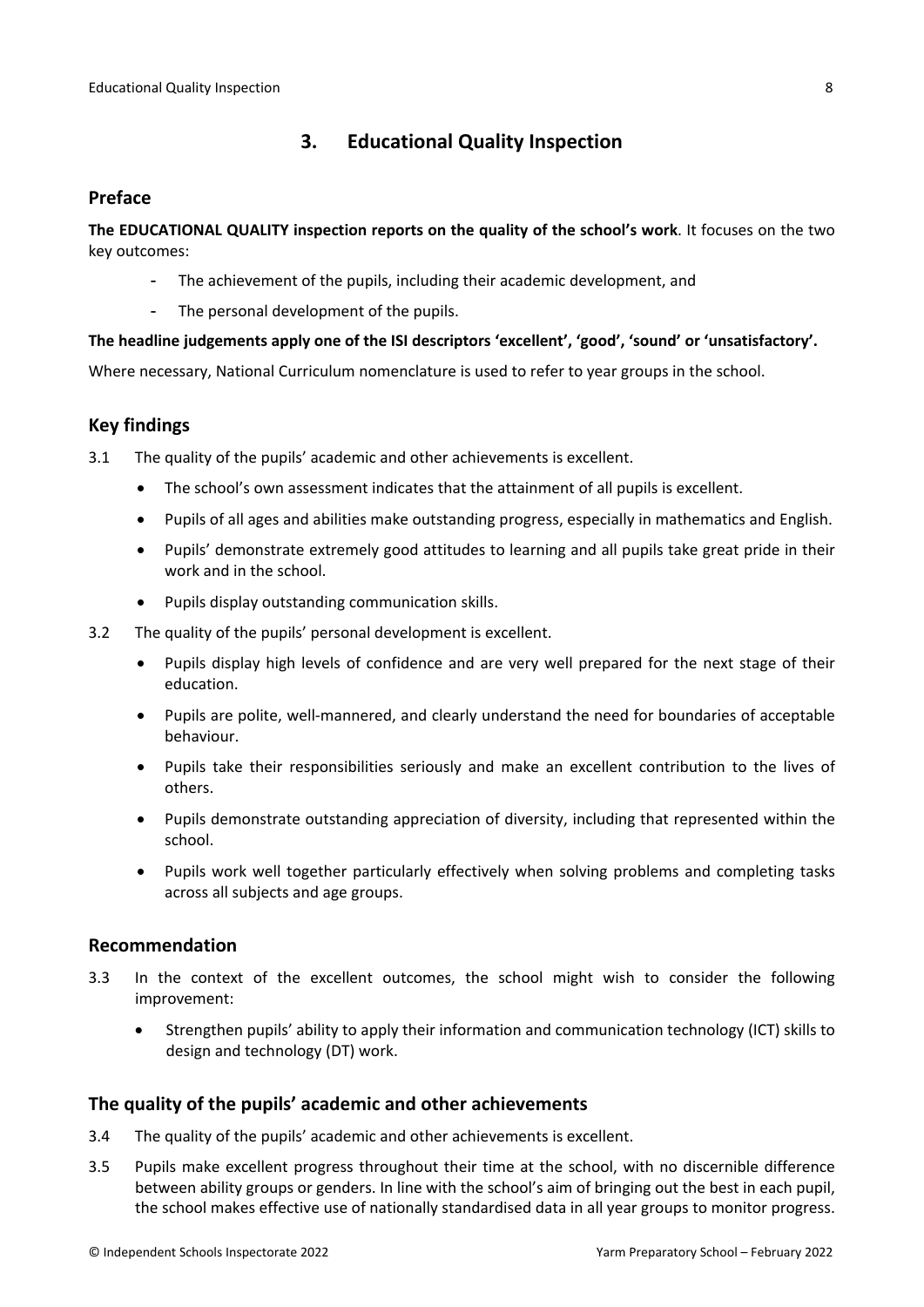As a result of this analysis very good progress is maintained for all pupils, including ones with SEND and EAL, and more able pupils receive extended work. Almost all pupils transfer to Yarm school. EYFS children make excellent progress from their starting points. An overwhelming majority of parents who responded to the questionnaire agreed that teaching, including the online provision, enabled their child to make progress. This was corroborated by the inspection evidence.

- 3.6 All groups of pupils demonstrate excellent knowledge, skills and understanding across the curriculum as they move through the school. Fostered by inspiring and stimulating teaching, appropriate curriculum and resources, pupils achieve highly and make excellent progress, especially in mathematics and English. This is aided by a consistent lesson structure that is common throughout the entire school. Learning activities that are very well-planned to meet the needs of each pupil and effective use of assistants are apparent in the classroom as seen during a Year 2 French lesson when learning colours in the story of *La Loup*. Older pupils explained they know that they are making progress because they often mark and correct their work together with the teacher and talk about the work. In mathematics, pupils' rapid progress, is supported by a strong focus on mental maths and reasoning skills in the pre-prep.
- 3.7 Pupils have outstanding communication skills. They choose appropriate language and articulate concepts successfully as seen when a class used persuasive writing to convince their chairs to return from strike action to their classroom. Pupils display maturity when writing in a variety of genres such as a piece of writing on the *Iron Man*, which included exciting adjectives that brought the story to life with great effect. Reciprocal reading is practised from the very youngest pupil in pre-prep through to Year 6. Teachers provide pupils with opportunities to practise summarising, clarifying, predicting, and questioning skills. The confidence to speak in public is nurtured through opportunities in the classroom, speaking competitions and participation in assemblies.
- 3.8 Pupils of all ages achieve extremely high levels of attainment in numeracy which they effectively apply to other areas of learning. One such instance was seen in music where they competently applied their knowledge of fractions to rhythmic notation. Pupils in Year 5 talked confidently about how they use their mathematical skills to pursue their study of science, particularly in graph work and measurements. In Year 2 pupils quickly grasped the concepts of vertices on a variety of shapes. Pupils work with enthusiasm and enjoy the lessons. For example Year 6 pupils competed eagerly for ways in which values provided could be combined to produce the number 24. They immediately produced a range of quadrilateral shapes, including kites and isosceles trapeziums. Science topics in Year 4 enable pupils to apply numeracy skills well, using tables and producing graphs on the melting points of various substances.
- 3.9 Pupils' understanding and development in ICT is extremely strong within most curriculum subjects. According to the parental comments in the questionnaires, the school managed the recent online learning during the lockdown very successfully and pupil ICT skills improved greatly. Devices were seen used efficiently as in a Year 5 science lesson when pupils made short films explaining how the rotation of the earth produces night and day. Work using a map platform assisted pupils to use prior knowledge to generate questions on Machu Picchu for the teacher. A class set of virtual reality headsets served a similar purpose when pupils in Year 3 were able to virtually visit the Arctic as part of their learning topic. Pupils' digital literacy is strengthened not only through timetabled lessons in computing, but also through most academic lessons, clubs, coding from Year 1 and many homework tasks. However, pupils do not demonstrate sophisticated application of their ICT skills to DT as opportunities to do so are sometimes not fully explored.
- 3.10 Pupils show much proficiency in their study skills. They are able to self-correct work, express their opinions and debate with confidence so that when they leave, they are effective independent learners. This was seen in Year 6 work where pupils were able to hypothesise about the effects of temperature on the growth of mould on bread in a science practical. Younger children and pupils are very inquisitive learners. This was observed in the woods when Reception children analysed different natural materials to create warm dens for their woodland toy animals.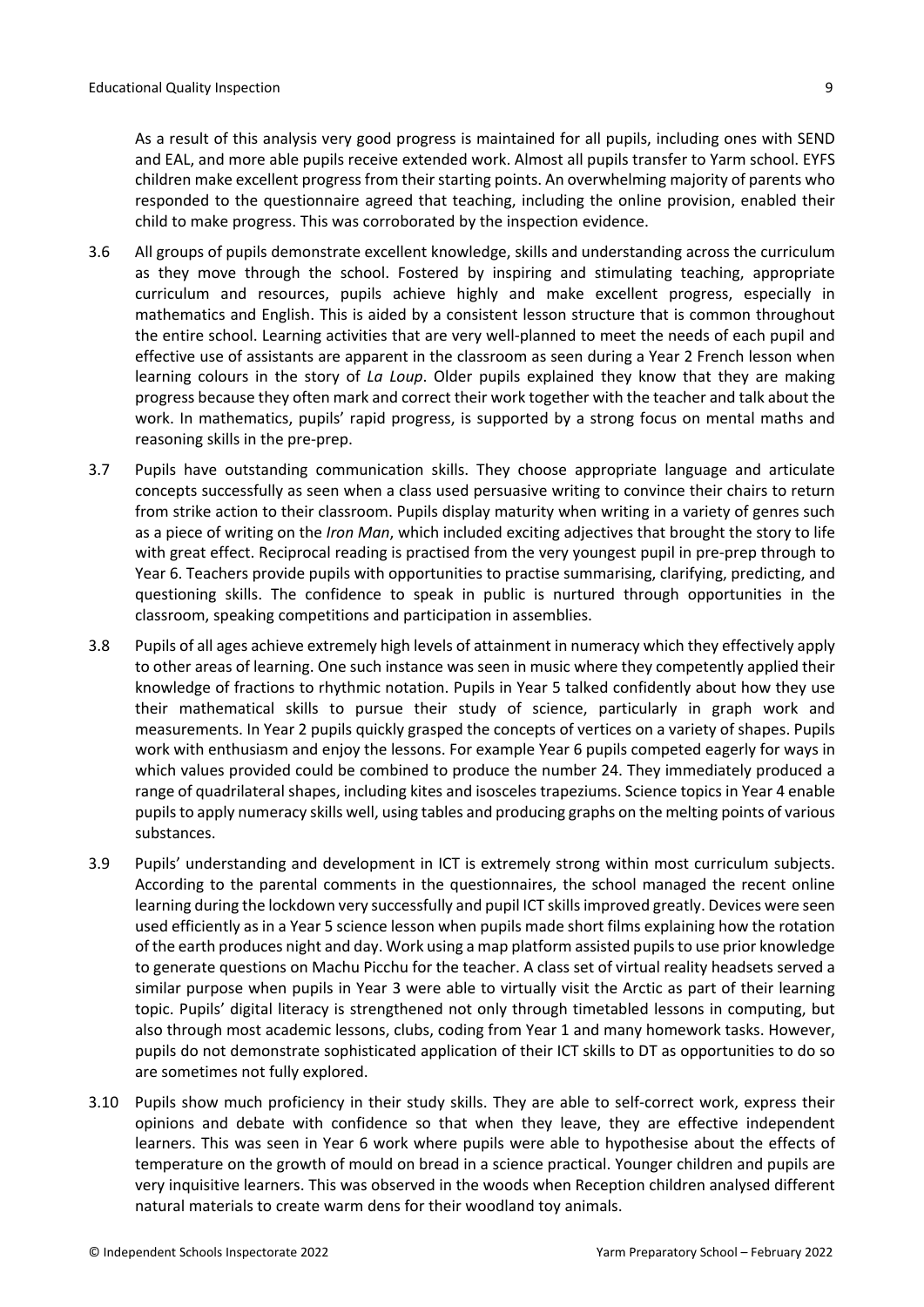- 3.11 Pupils achieve excellent outcomes across the curriculum and the wide extra-curricular programme which fully meets the school's aims. Pupils achieve personal and team success while benefitting from occasions to showcase their talents outside the formal curriculum in sports fixtures, chess competitions, the UK Maths challenge, music examinations and speaking awards. These successes, which are highly valued and warmly celebrated, are empowered by the culture of the celebration of achievements set up by senior leaders.
- 3.12 Pupils' of all ages exemplify excellent attitudes to learning. They take great pride in their work and in the school. In class, they listen well, fully engaged in the lessons and applied themselves in a conscientious manner whether it is working together or independently. In discussion, Year 4 pupils explained how they learned from their mistakes, asked for help when they needed but tried to solve problems themselves without giving up. Staff encourage a positive learning attitude. Pupils work hard and take responsibility for their learning are motivated by the praise and encouragement that they receive. Collaborative and groupwork is deeply embedded within the curriculum and extra-curricular activities.

# <span id="page-9-0"></span>**The quality of the pupils' personal development**

- 3.13 The quality of the pupils' personal development is excellent.
- 3.14 Pupils develop high levels of confidence. They are happy and self-aware knowing their own strengths and weaknesses. In discussions pupils said they appreciate the honest and clear feedback provided by the staff as they know it will show where improvements can be made. This was evidenced in a French lesson where pupils were able to respond to written feedback on sentences using the names of common pets and complete their reflections in purple pen. Pupils thrive on the positive reinforcement provided through house points; awarded individually but contributing towards a collegiate effort. Pupils chatted confidently expressing their positive views about the school. They are excited about the next stage of their education and feel well prepared for their move to senior school.
- 3.15 Pupils of all ages are able to make clear distinctions between right and wrong, respecting the school rules and taking responsibility for their own behaviour as seen during break times and in lessons. Motivation is from the house point system, the rewards announced at the weekly assembly, school values and teachers' expectations. In the questionnaire responses and interviews all pupils agree that any issues are dealt with swiftly and there is no tolerance of bullying. Pupils are courteous and considerate to others. This was witnessed during break time when Year 6 peer mentors circulated the playground offering support and advice to younger children when required.
- 3.16 Pupils celebrate, respect and embrace their differences, and value the cultural diversity of the school. During discussions, pupils explained how one of their peers had enjoyed explaining their beliefs as a Sikh and others the cultural traditions of their Chinese community to friends in recent assemblies. The respect for each other's differences, shown by pupils, is fundamental to the positive relationships seen between pupils of all ages. In history lessons pupils studied underrepresented authors and scientists including those from a diverse range of ethnicities, nationalities, and backgrounds. Pupils in Year 2 asked to learn about kanji characters from a fellow classmate ahead of the Japanese themed science, technology, engineering, art, and maths (STEAM) week in place for later in the term.
- 3.17 Pupils show substantial decision-making skills, understanding the significance of their decisions to their own learning. Pupils take many opportunities to make decisions at an individual level and do this with a mature and sensible approach. Such choices range from the choice of food at lunchtime, selection of after school clubs, the level of difficulty in mathematics extension work or whether they choose a piece of creative or persuasive writing in English. At a group level, pupils are involved in making significant choices that affect the school community and the level of involvement for these groups is excellent. The school council, eco council, food council, form captains and house captains are all active and have been central to meaningful change in the school operation. For example,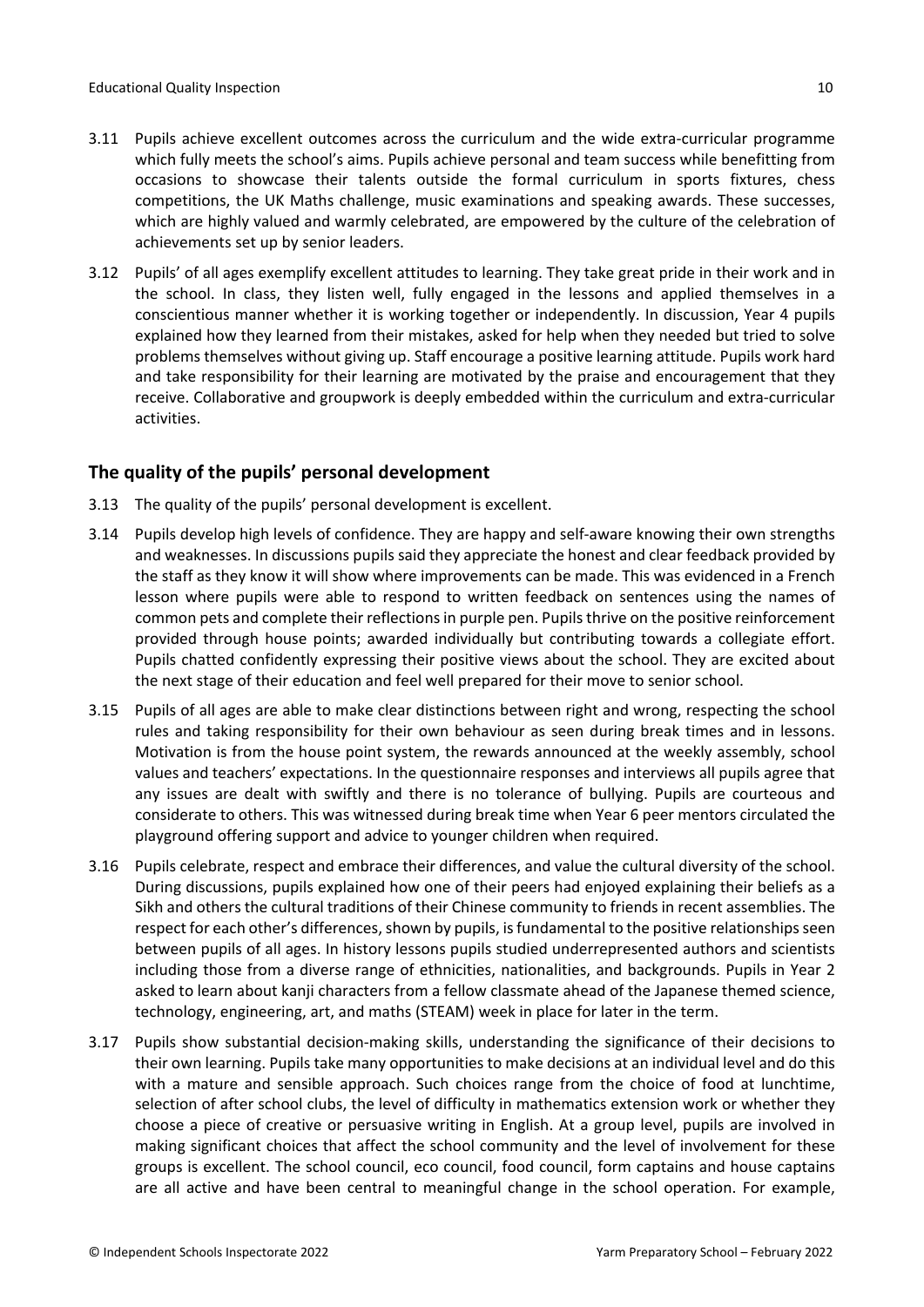portion control has been introduced at lunchtimes as a response to the school council's concern over food waste.

- 3.18 Pupils contribute to the lives of others by supporting the local community and fundraising for local and national charities, and a school in Kenya. They demonstrate their strong desire to help by frequently taking the initiative in planning and organising their support. These events are displayed on boards around the school and applauded in the celebration assemblies. Year 6 pupils explained to inspectors how peer mentors support other children during break times when they are feeling low and how pupils in Year 3 designed a garden for a person with a specific disability. The Eco Group is an excellent forum to raise awareness of environmental issues and resulted in gaining the Eco Schools Green Flag and the Plastic Free School Accreditation for the school. It took the initiative to apply for a grant in order to develop their own allotment and have been involved in local projects to reduce plastic waste and litter allotment. Recent initiatives to make positive contributions to the lives of those less fortunate have included after school clubs for pupils to read over video conferencing their own or favourite stories to elderly residents of a care home; the donation of items to a local food bank; and even the choice to sleep outside under nothing but their own cardboard box structures to raise awareness and funds for a homeless charity.
- 3.19 Pupils show a well-developed spiritual awareness in their ability to empathise with others and to acknowledge an understanding of their own and other faiths through regular PSHE and religious education lessons. On a Thinking Thursday as well as in Dedicated Improvement and Reflection Time (DIRT) all learners have time and space to reflect on what they are doing. Pupils' aesthetic awareness of the non-material aspects of life is evident in the high standard of artwork displayed throughout the school and seen in freedom of expression during a pre-prep ukulele lesson. The provision of a termly art competition by year groups as well as multiple opportunitiesto either perform or appreciate music and drama contribute to the pupils' keen appreciation of non-material aspects of life.
- 3.20 Pupils demonstrate superb collaborative skills and work positively with each other to solve problems and achieve common goals. This was witnessed in a Year 5 science lesson when pupils worked in small groups to produce a short film explaining the difference between night and day. Children readily agreed on the different roles and worked efficiently and with enthusiasm to produce their films. Pupils' social awareness is extremely strong. They form positive relationships and get on well together in the classroom and on the games fields. The pupils value the opportunities to work together on school council making a positive difference to the school. Pupils were often seen working together effectively, engaging in lively discussion, and enjoying successfully completing the task such as children in EYFS happily finding worms in the mud bath. Pupils are quick to recognise each other's successes and offer help and encouragement where needed. The senior pupils described with confidence how the baccalaureate awards and peer mentoring schemes work.
- 3.21 One of the school's core values is that of being safe and in discussions with pupils it is clear that pupils feel very safe and supported. They know how to keep themselves safe online and how to respond to any worrying messages they might receive through the pupils' many posters around school. Pupils appreciate the need to be healthy. Year 4 pupils described how they knew it wasimportant to exercise and eat healthily as well as take time out to relax, find hobbies they love and spend time with their friends. Their understanding is developed through the personal, social, health and economic education (PSHE) programme and being able to participate in a large range of extracurricular activities and of sports. Pupils know and appreciate the healthy options that they are provided at lunch and are secure in the knowledge that their best interest and well-being are looked after. Pupils explained that on arrival at school each day they place their named stick into a cup according to their current mood. If this changes during the day they move their stick and their form teacher will seek them out, reassure and help solve whatever problem they may be facing. An overwhelming number of parents and pupil responses in the questionnaire agreed that the school encourages a healthy lifestyle, and it is governed, led, and managed to an excellent level.